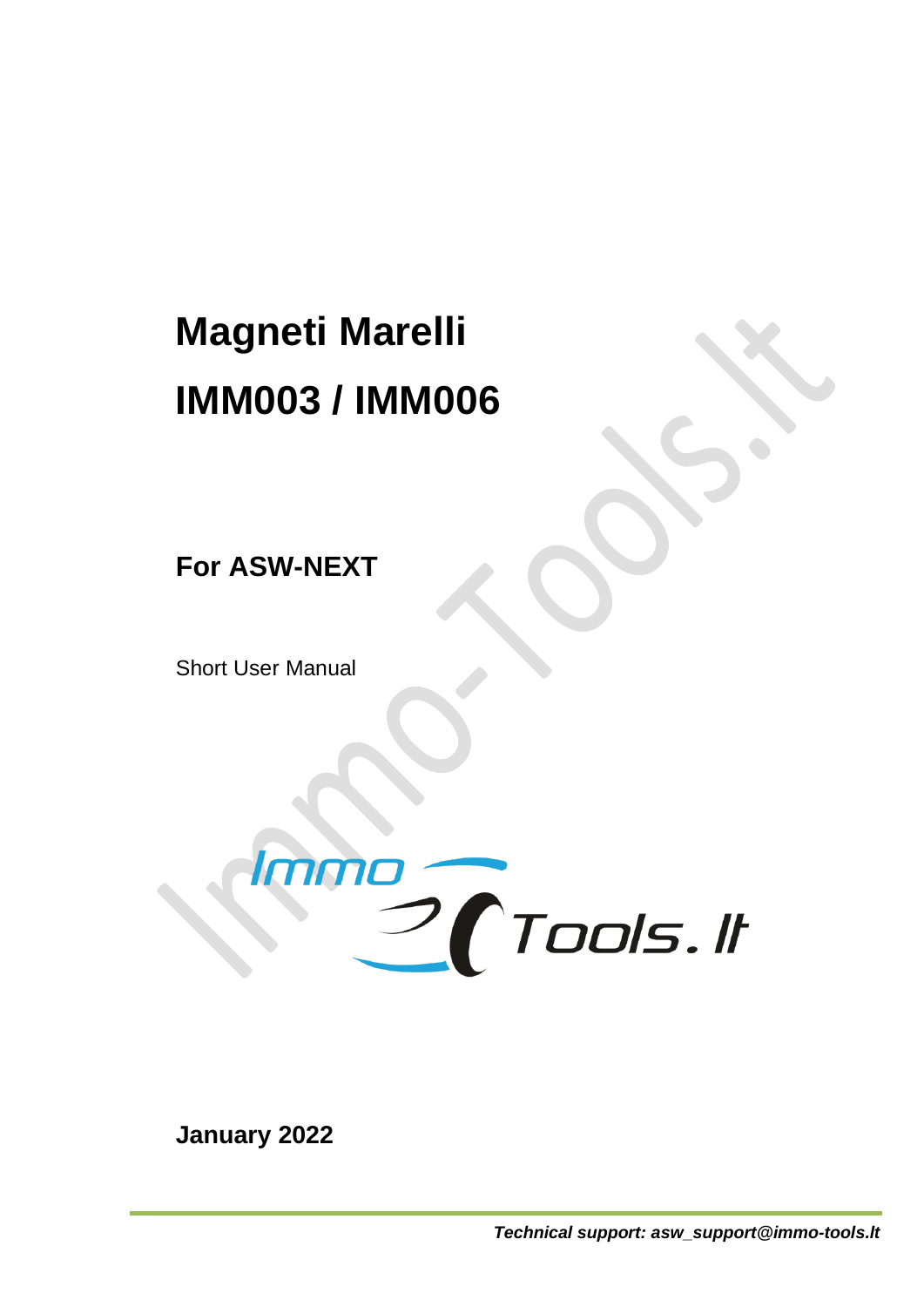## **1. How to connect?**





**NOTE: IMM003/006** is only one of components in complete immobilizer system and cannot be checked on-the-bench alone for transponder validity without injection/ignition control module connected together with it.